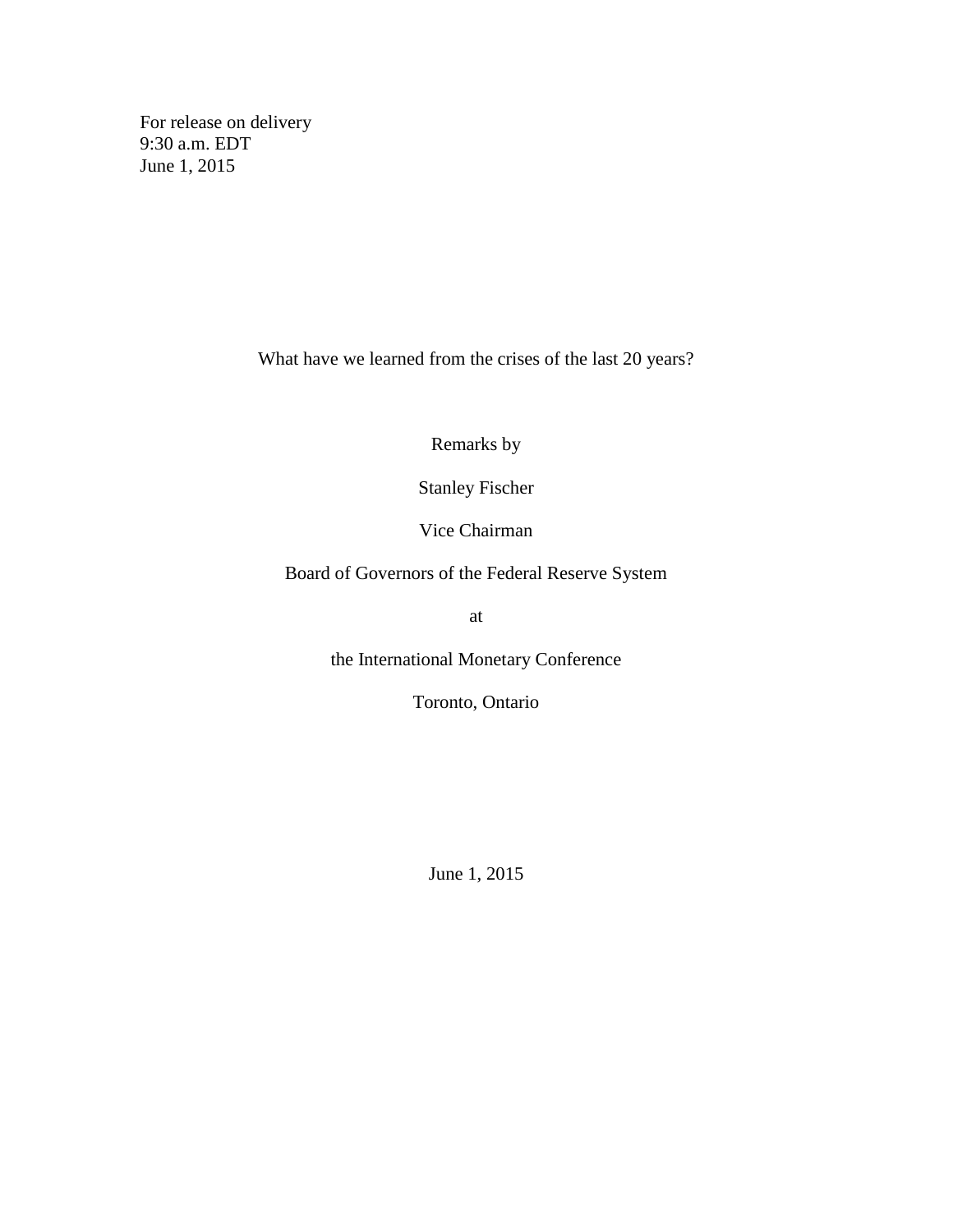There have been many economic and financial crises since the Mexican crisis that began in December 1994. Michel Camdessus, then Managing Director of the IMF, called the Mexican crisis "the first economic crisis of the twenty first century" – by which he meant that it was the first emerging market country crisis whose immediate roots were more in the capital account than in the current account of the balance of payments.

The Mexican crisis was followed by the crises of East Asia, including Thailand, Indonesia and Korea that started in the second half of 1997. The crisis also affected Malaysia, which by imposing capital controls and other measures avoided having to enter an IMF program. The current Japanese crisis began in the 1990s, but was not then seen as a possible forerunner of crises among the industrialized countries of North America and Europe.

The problems of East Asia were followed by crises in Russia, Brazil, Turkey and Argentina. All these took place during the Great Moderation, the moderation being the decline in inflation and greater stability of output that occurred in much of the industrialized world. The Great Moderation was ascribed primarily to the switch in many countries to an inflation targeting approach to monetary policy.

The Mexican crisis began within four months of my joining the IMF. I left the Fund at the end of August 2001, and a few months later the string of crises seemed to be drawing to its close after Argentina abandoned the peg of its peso to the dollar. For a few years it seemed that whatever measures had been put in place to deal with the myriad crises had been successful, as the frequency and intensity of crises declined in the first half of the aughts.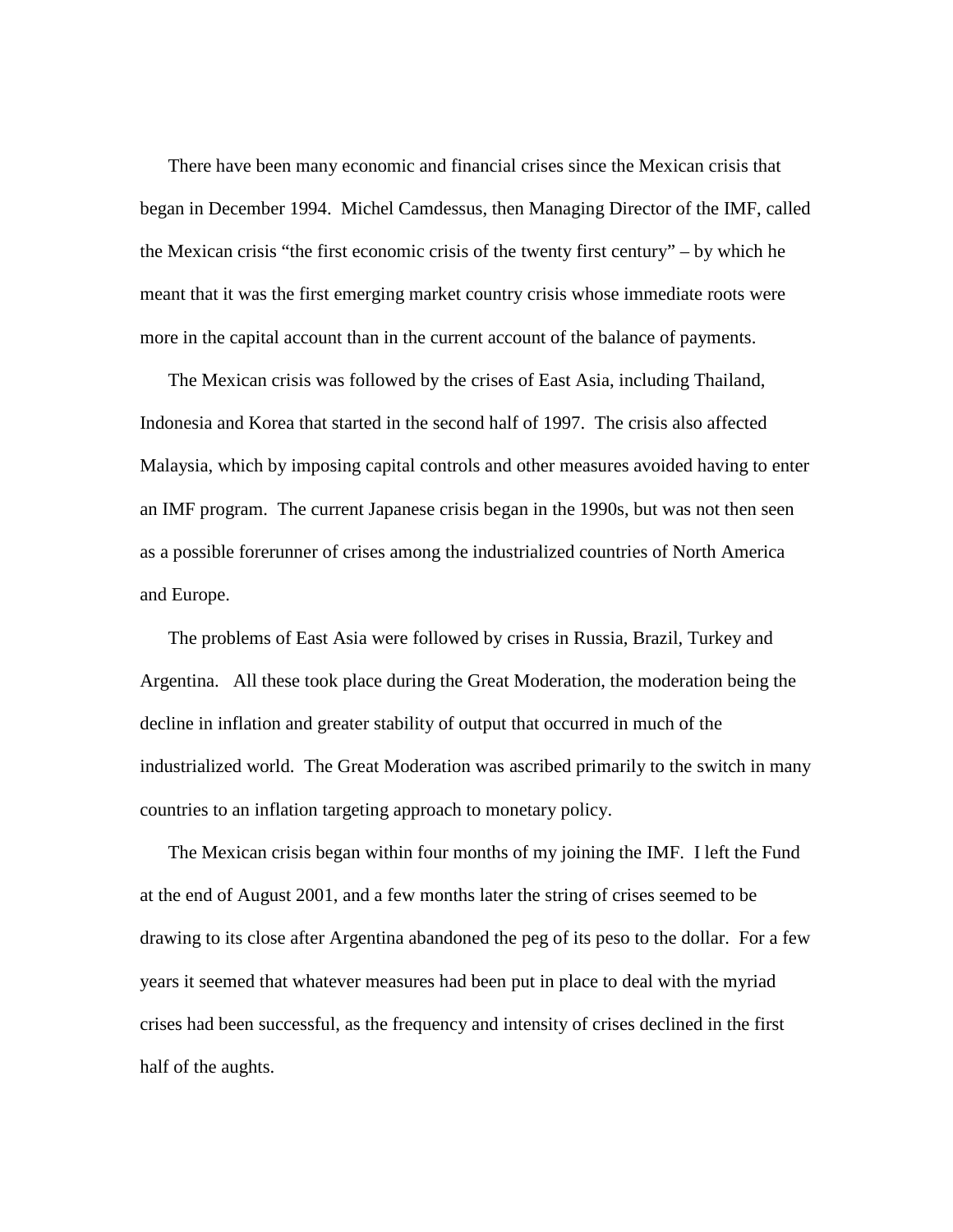And then, in 2008, came the Great Recession and the Great Financial Crisis in the United States – a once-in-a-century event (one hopes), with deep worldwide repercussions. Nearly seven years after the failure of Lehman Brothers, the economies of the United States, Japan, countries within the Euro zone and other European countries who continue to use their own currencies, among them the United Kingdom, are still struggling to return to sustained growth, two percent inflation rates, and positive real central bank interest rates, and thus to leave behind the imprint of the Great Recession.

### **I. Learning from Crises**

Folk wisdom, policymakers and researchers see opportunities in crises. Everyone is familiar with the notion that one should never waste a crisis. Jean Monnet, among the founders of the European Union, said that "Europe will be forged in crises, and will be the sum of the solutions adopted for those crises."<sup>1</sup> European Union and EMU decisionmakers have made similar statements in each of their crises, including the present one. And when talking about the present situation, they often conclude by saying "And we will emerge stronger this time too."

Policy economists seek to learn from crises, so that they can do better next time. During the thirty years from 1985 to 2015, I have been involved in a variety of roles in the management of crises, starting from the successful Israeli stabilization program of 1985, during which I was part of a small team advising then Secretary of State, George Shultz, and through the ongoing management of monetary policy in the United States

 $-2-$ 

 <sup>1</sup> See Jean Monnet (1976), *Memoires,* (Paris: Fayard).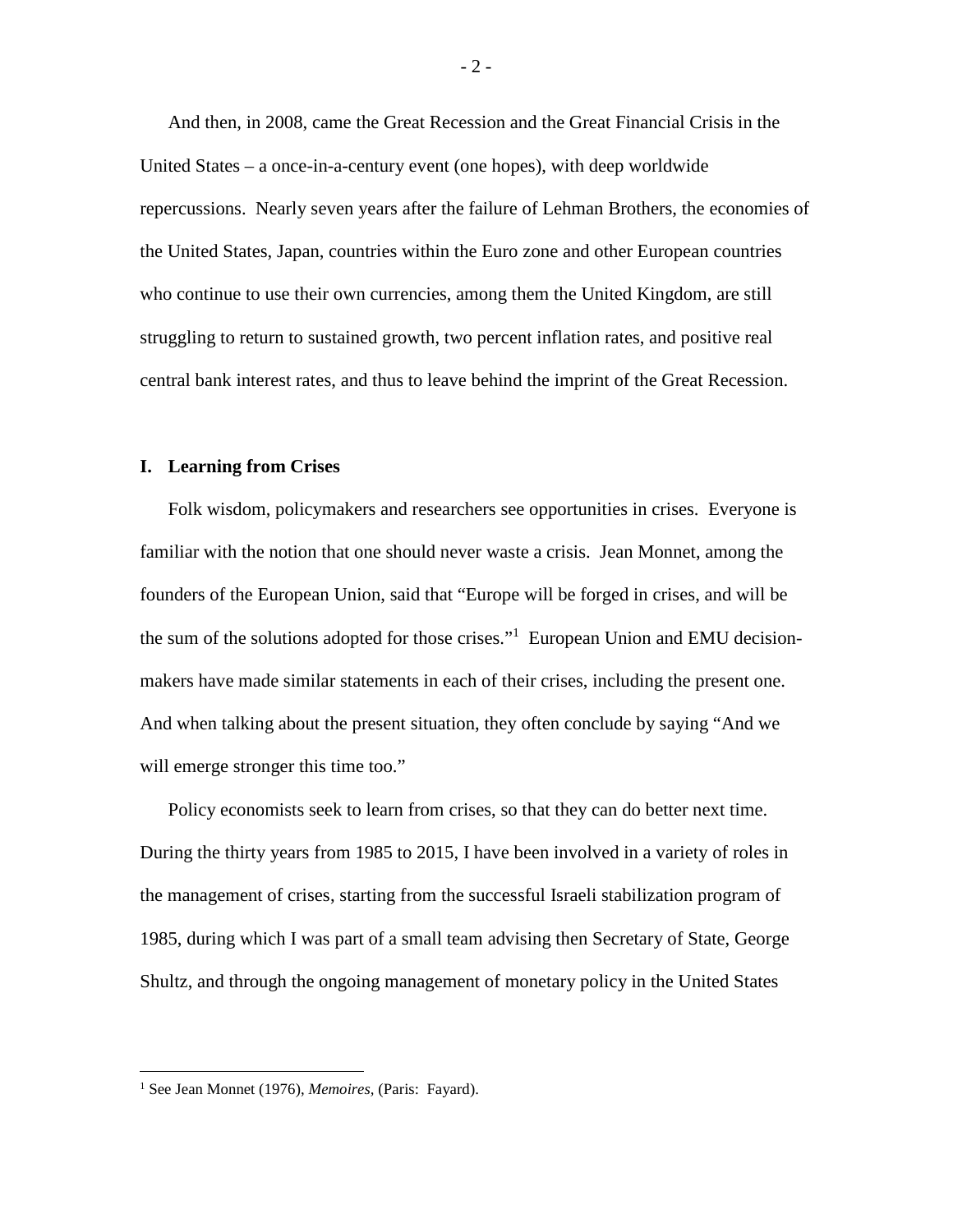today, where we are engaged in managing the expected exit from the policies adopted by the Fed to deal with the Great Recession.

This morning I want to talk about major lessons learned from the economic crises of the last twenty years, many of them crises in which I was involved. I draw on three papers on lessons of crises that I wrote at different stages during that period. The three papers were written in 1999 (when I was at the IMF), 2011 (when I was Governor of the Bank of Israel), and 2014 (when I had been nominated but not yet confirmed as Vice-Chairman of the Fed.)

The ten lessons presented in each paper are summarized in Table 1. Each lesson is numbered, and each bears a letter: F for the 1999 paper (written when I was at the IMF); B for the 2011 paper, when I was at the Bank of Israel; and S for SIEPR<sup>2</sup>, where the 2014 paper was presented.

Each of the lists reflects the concerns of the times and circumstances in which it was written. The 1999 paper was written at a time when the IMF was under criticism for its handling of the many crises with which it had been confronted since 1994. It was a time of far less transparency than today. For instance, in May of 1997 when I paid a secret visit to Thailand to try to gauge the seriousness of their situation, and asked for data on their international reserves, I was told that I could get them – on condition I not pass them on to anyone else in the Fund. This was an offer I had no difficulty in refusing.

In addition to lessons in the 1999 paper relating to the Fund, it is clear from the conclusions presented in F5 (Keynesianism), F6 (bank and debt restructuring) and F7 (exchange rates) that the Fund had drawn the correct critical lessons on several of the

- 3 -

 <sup>2</sup> Stanford Institute for Economic Policy Research.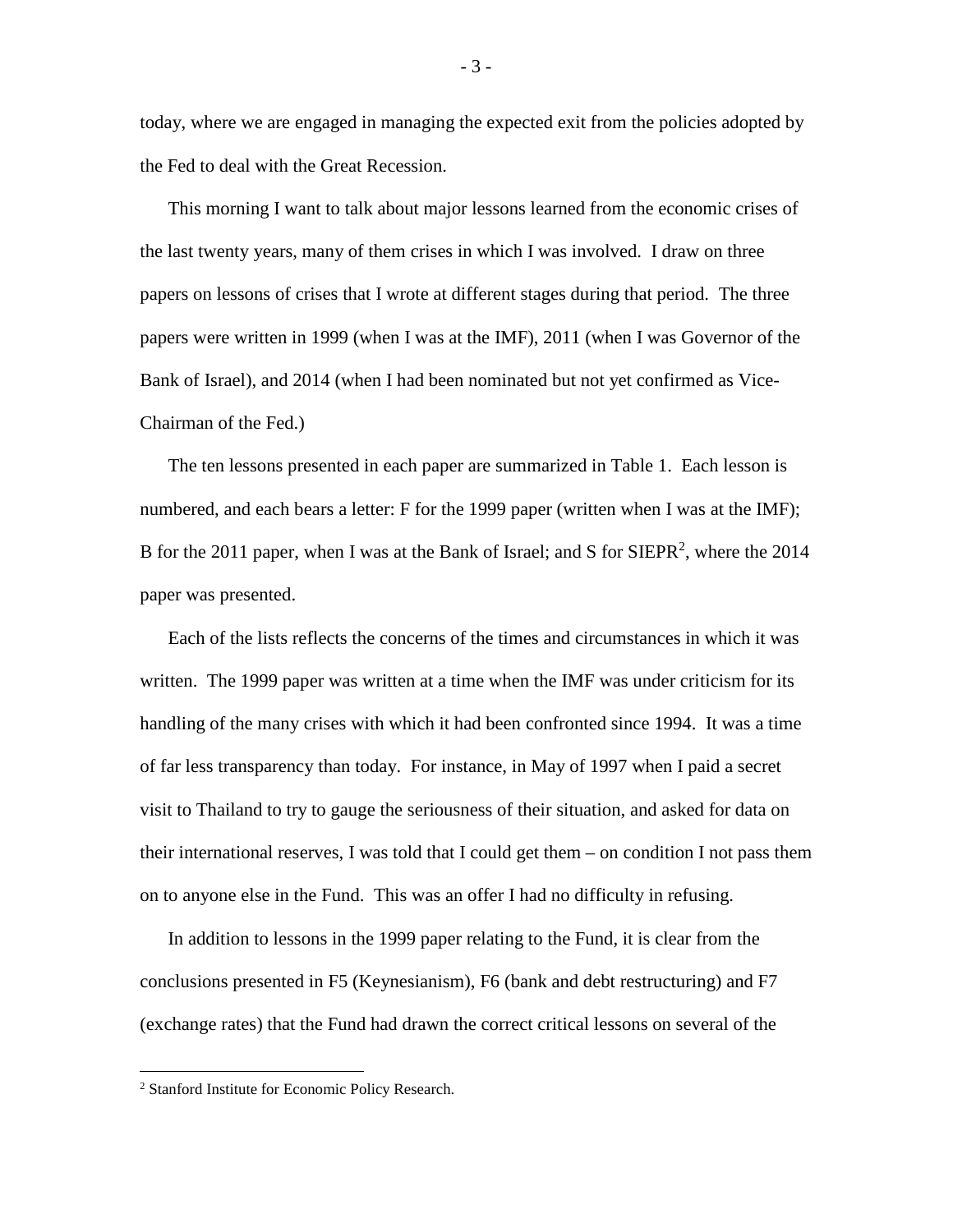central issues of economic policy. It is also clear from F8 that we were surprised – pleasantly so – that despite the pessimism of many that the Asian crisis spelled the beginning of the end of globalization, we had already concluded that very few countries, if any, intended to withdraw from the international economic system.

The 2011 paper reflects lessons both about policy – especially the critical role of the exchange rate for small open economies – and about crisis management, some of which I learned from my experience as Governor of the Bank of Israel. Both B9 (don't panic in a crisis) and B10 are rules of behavior for those managing economic crises, or indeed any crisis. I included B10, "Never say never" because in a crisis a decision-maker may sometimes find him- or herself having to undertake a policy action that they were sure they would never do and which, furthermore, they dislike doing.

The 2014 paper was written while I was focusing on joining the Fed, and thus includes in S5 and S7 issues that remain on the agenda today. I will return to the issues of moral hazard and too big to fail as I turn next to five major lessons that we should draw from the experiences that lie behind the three columns of Table 1.

#### **II. The Main Lessons.**

I will focus on five major issues, leaving the most important – lessons relating to the financial system and its regulation and supervision – to the last.<sup>3</sup>

Lesson T1: Monetary policy at the Zero Lower Bound.<sup>4</sup> Before the Great Recession, textbooks used to say that once the central bank interest rate had reached zero, monetary policy could not be made more expansionary – otherwise known as the liquidity trap.

 $3$  The lesson numbers in this paper are preceded by the letter "T" for Toronto.

<sup>4</sup> This appears in Table 1 as B1 and S2.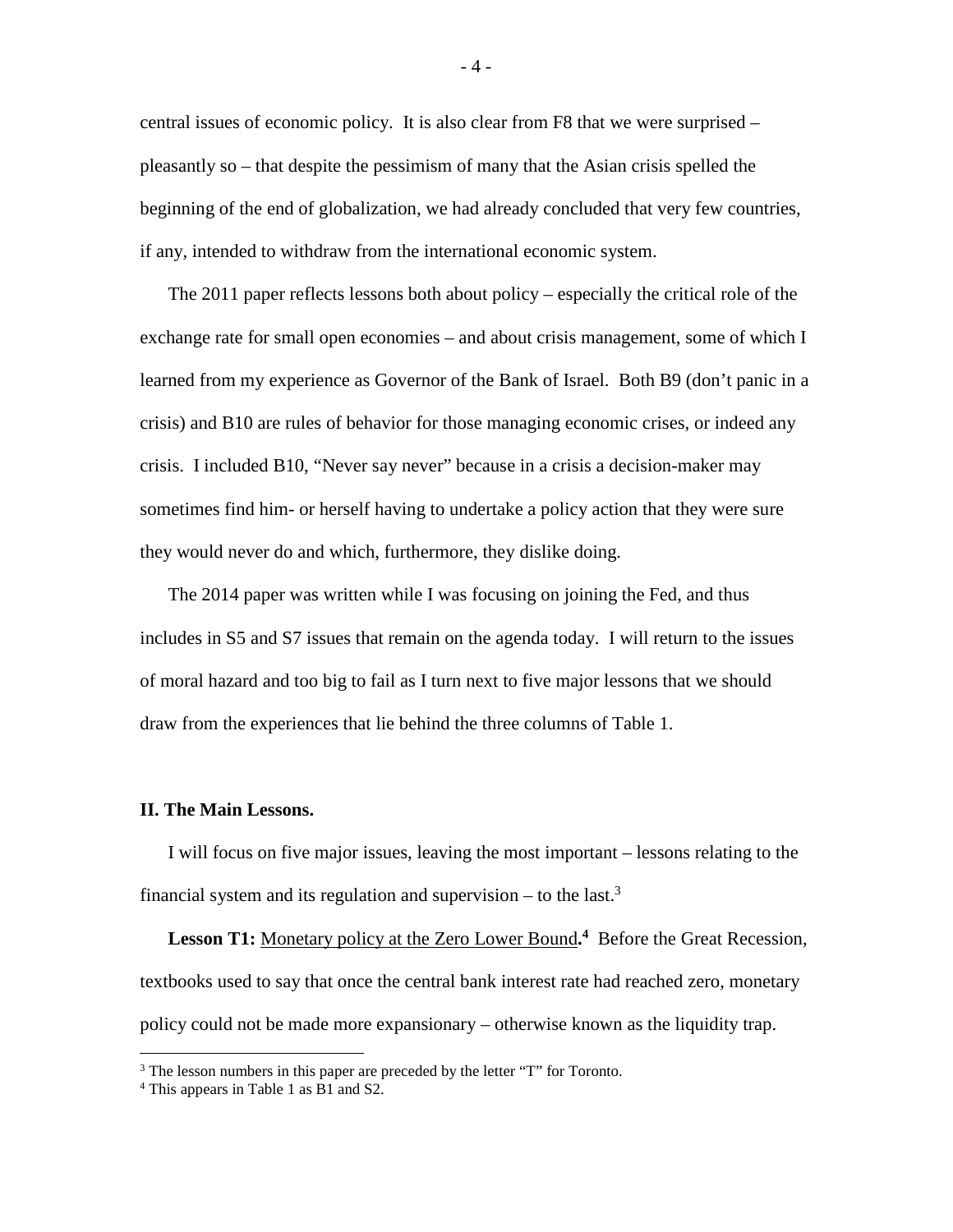The argument was that the central bank could not reduce the interest rate below zero, since at a zero interest rate people could hold currency, on which the nominal interest rate is zero – which implies that the nominal interest rate could not decline below zero.

Almost immediately after the collapse of Lehman Brothers, the Fed began to undertake policies of Quantitative Easing (QE), in two forms: first, by buying assets of longer duration on a large scale, thus lowering longer term rates and making monetary policy effectively more expansionary; and second, by operating as market maker of last resort in markets that in the panic had seemed to stop working – for example, the commercial paper market.

Did these policies work? The econometric evidence says yes. So does the evidence of one's eyes. For instance, the recent inauguration of the ECB's QE policy seemed to have an immediate effect not only on European interest rates, but also on longer-term rates in the United States.

More recently, policymakers in several jurisdictions have discovered that zero is not the lower bound on interest rates. The reason is that it is not costless to hold currency: there are costs of storage, and insurance costs to cover the potential for theft of or damage to the currency. We do not know how low the interest rate can go – but do know that it can go below zero. Whether it can be reduced much below minus one percent remains to be seen – and many would prefer that we don't go there.<sup>5</sup>

- 5 -

 $<sup>5</sup>$  There are fascinating issues about how a hypothetical monetary system without currency would operate,</sup> and what interest rates the central bank should attempt to control in such a situation – but we will have to leave those issues for another occasion.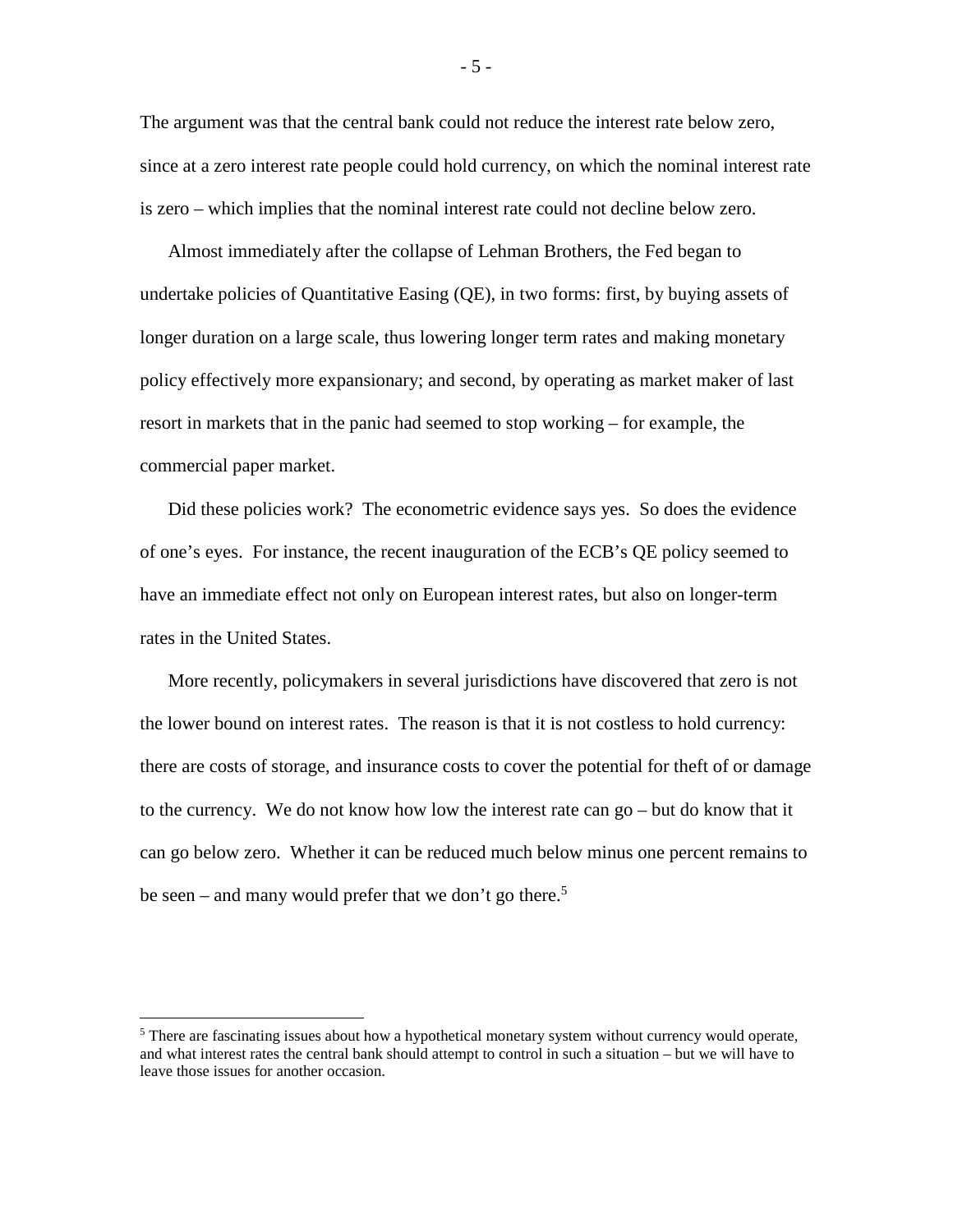Lesson T2: Monetary policy in normal times.<sup>6</sup> In normal times, monetary policy should continue to be targeted at inflation and at output or employment.<sup>7</sup> Typically, central bank laws also include some mention of financial stability as a responsibility of the central bank. At this stage the institutional arrangements under which different central banks exercise their financial stability mandate vary across countries, and depend to a considerable extent on the tools that the central bank has at its command. It will take time for the advantages and disadvantages of different arrangements to be evaluated and recommendations on what works best to be developed. On paper, the British approach of setting up nearly parallel committees for monetary policy and for macroprudential financial supervision and regulation appears to be a leading model.

Another issue that remains to be settled is that of the possible use of monetary policy, i.e. the interest rate, to deal with financial stability. For instance, for some time several economists – including those working at the BIS – have been urging an increase in the interest rate to restore risk premia to more normal levels. Most central bankers say they would prefer to use macroprudential tools rather than the interest rate for this purpose. While such tools would have the advantage of being directly targeted at the problem that is to be solved, it is not clear that there are sufficiently strong macroprudential tools to deal with all financial instability problems, and it would make sense not to rule out the

 <sup>6</sup> This is topic B8 in Table 1.

<sup>&</sup>lt;sup>7</sup> In most modern central bank laws, the central bank's policy goals include both inflation and a measure of economic activity, although more often than not, the inflation goal is defined as more important than the output or employment goal. By contrast, the Fed has a dual mandate that gives equal weight to both inflation and employment. I believe that in practice almost all central banks give approximately equal weight to their inflation and employment or output goals.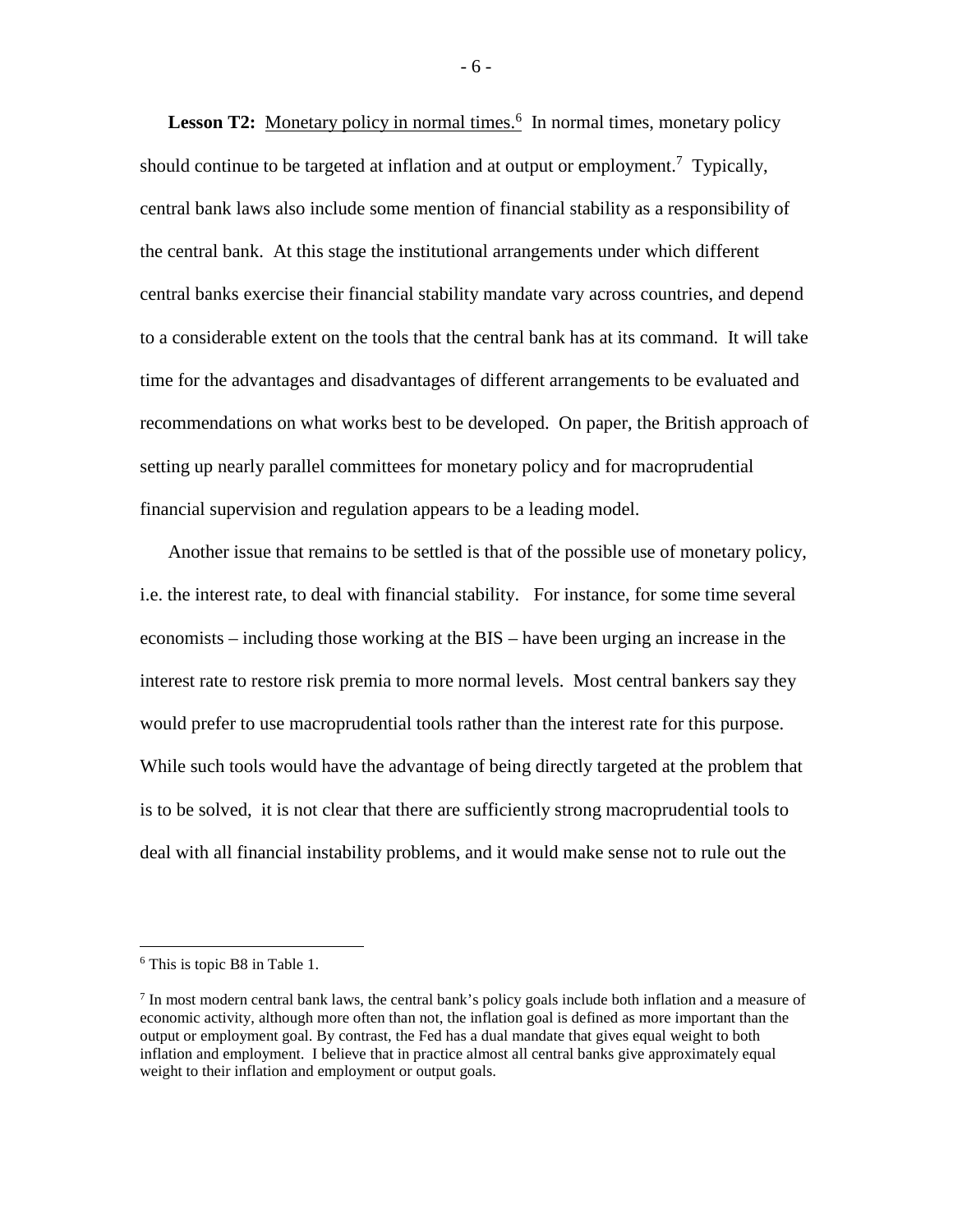possible use of the interest rate for this purpose, particularly when other tools appear to be lacking.

Lesson T3: **Active fiscal policy.**<sup>8</sup> There is a great deal of evidence that fiscal policy works well, almost everywhere, perhaps especially well when the interest rate is at its effective lower bound. Because the lags with which fiscal policy affects the economy may be relatively long (particularly the "decision lag", the lag between a situation developing in which fiscal policy should become more expansionary and the decision to undertake such a policy), automatic stabilizers can play an important stabilizing role.

Another important fiscal policy discussion is currently taking place in the United States. Infrastructure in the United States has been deteriorating, and government borrowing costs are exceptionally low. Many economists argue that this is a time at which fiscal policy can be made more expansionary at low real cost, by borrowing to finance a program to strengthen the physical infrastructure of the American economy. This would mean a temporary increase in the budget deficit while the spending takes place. That spending would have positive benefits – both an increase in aggregate demand as the infrastructure is built, and later an increase in aggregate supply as the positive impact of the increase in the capital stock due to the investment in infrastructure comes into effect – that under current circumstances would outweigh the costs of its financing.

More generally, the case for more expansionary fiscal policy has always to take into account the consequences of greater debt on future interest rates and on the flexibility of future fiscal policy. In this regard, government intervention to save banks has in some

- 7 -

 <sup>8</sup> This issue appears in Table 1 as S1 and F5.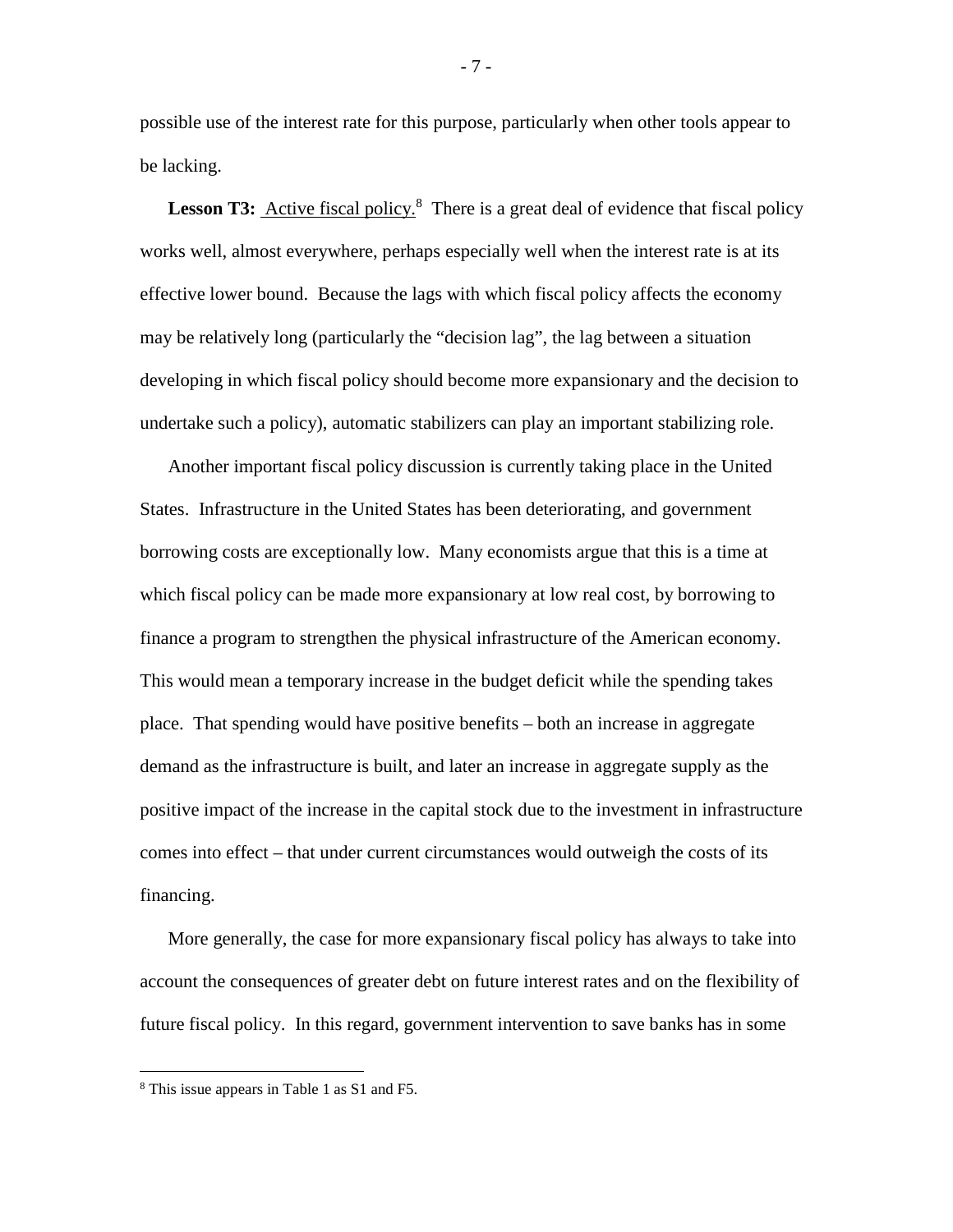countries resulted in massive increases in the size of the government debt as a share of GDP, as in Ireland at the start of the Great Financial Crisis, when the Irish government stepped in to guarantee bank liabilities. This process is aptly known as a "doom loop".

Lesson T4: The lender of last resort, TBTF, and moral hazard.<sup>9</sup> The role of the central bank as lender of last resort is a central theme in Walter Bagehot's 1873 classic on central banking, *Lombard Street*. The case for the central bank to be the lender of last resort is clear in the case of a liquidity crisis – one that arises from a temporary shortage of liquidity, typically in a financial panic – but less so in the case of solvency crises.<sup>10</sup>

In principle the distinction between liquidity and solvency problems should guide the actions of the central bank and the government in a financial crisis. But in a crisis, the distinction between illiquidity and insolvency is rarely clear-cut – and whether a company goes bankrupt will depend on how the authorities respond to the crisis.

Further, one has to be clear about which aspects of government actions are critical in this regard. If a firm is bankrupt, it may well be optimal for the firm to continue to operate while being reorganized, as typically happens in bankruptcies. In such a case, in which the firm's capital is negative, the ownership of the bankrupt firm should be changed – unless the owners succeed in mobilizing more capital, in which case the company was probably not bankrupt.

If the government is dealing with a bank, or other financial institution, with an extremely large balance sheet and multiple interactions with the rest of the financial system, putting the firm into bankruptcy without a plan to continue its most important

 <sup>9</sup> These issues are discussed in S5, S7 and B5.

<sup>&</sup>lt;sup>10</sup> I am quoting here from my 2011 paper, "Central bank lessons from the global crisis." (http://www.bis.org/review/r110414f.pdf)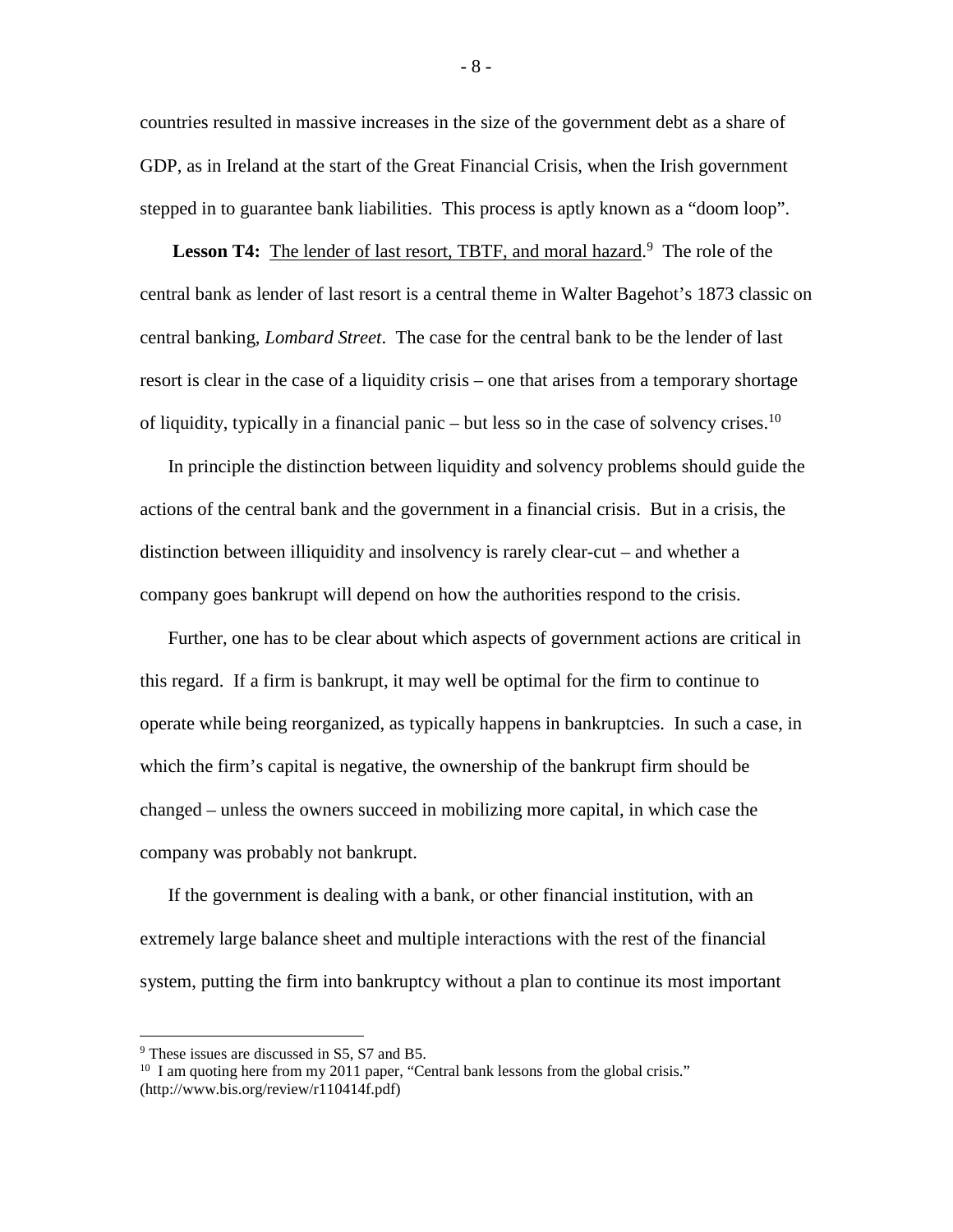activities from the viewpoint of the financial system and the economy, may induce a financial and economic crisis of the order of magnitude that followed the Lehman bankruptcy.

This is where the moral hazard issue arises. If the owners of a company are saved by official actions in circumstances where the company would otherwise have gone bankrupt, it will appear that the government is saving Wall Street at the expense of Main Street. One may argue that saving financial institutions would be good for Main Street. The lender of last resort may well be producing a result that is better for everyone in the economy when it intervenes in a financial crisis. But since the counterfactuals are difficult to establish, and the moral hazard argument is easy to deploy, the public sector may shy away from acting as lender of last resort except *in extremis*.

Hence the phenomenon of too big to fail. If policymakers reach a point at which they confront a choice between allowing a large and/or systemically interconnected bank to fail without their having reasonable assurance that its essential activities will continue, they may well step in to "save" the financial institution. By "save", I mean, allow the bank to continue to exist and to carry out the functions that are needed to prevent a financial crisis. It is essential to emphasize that this requires a resolution process that does not, and should not, preclude actions to ensure that equity and bond holders lose all or most of the value of their assets, to an extent that depends on circumstances. And the ability to do this depends on the resolution processes for insolvent financial institutions. In this context, the progress that has been made since 2008 in developing effective resolution mechanisms will play a key role in dealing with the too big to fail problem by significantly reducing the probability of a bank being too big to fail.

- 9 -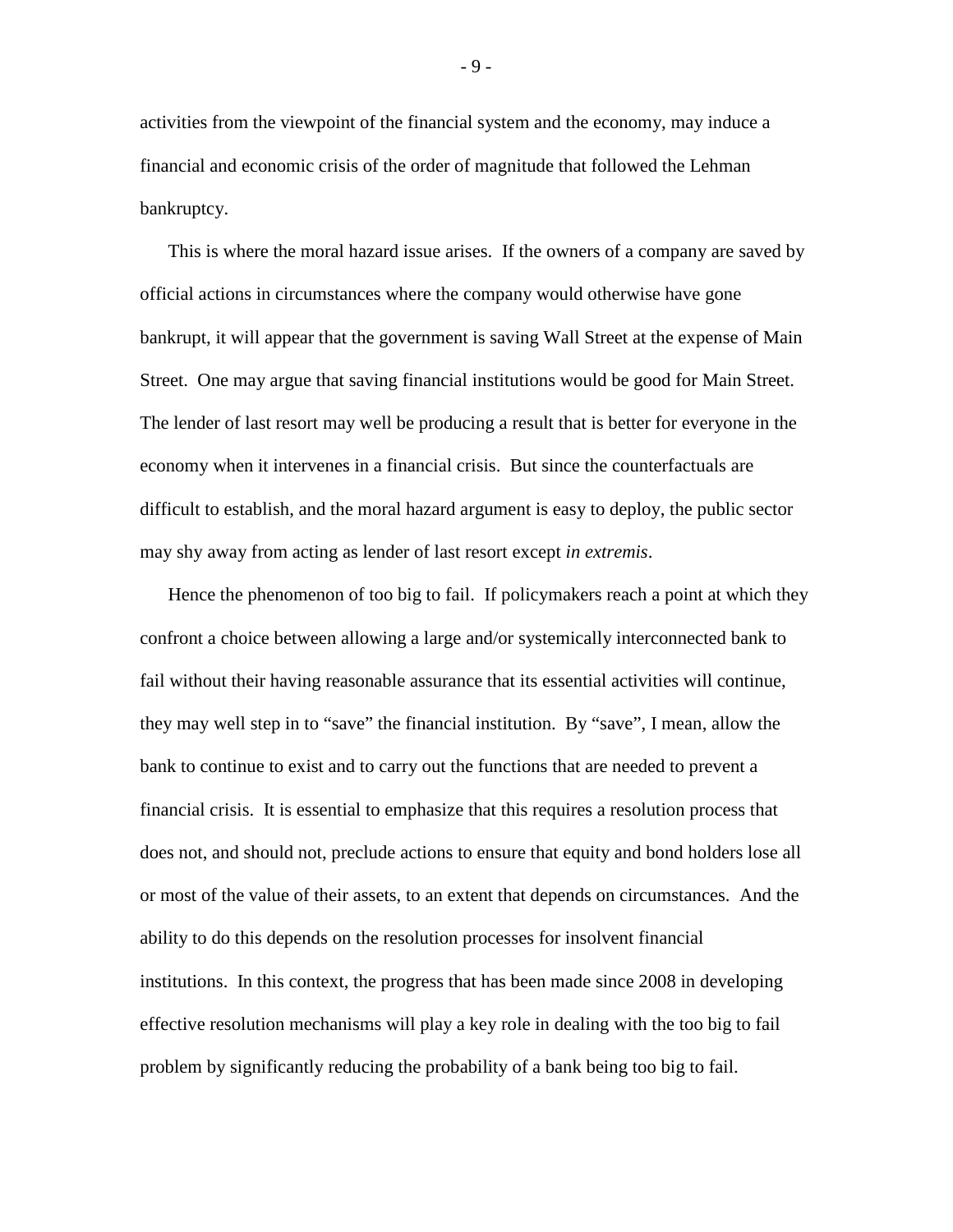This is a good point at which to turn to the regulation and supervision of the financial system.

Lesson T5: Regulation and supervision of the financial system.<sup>11</sup> The natural and sensible reaction to the problem that the central bank and the government face when the dark clouds of a massive financial crisis appear on the horizon, is to make two sets of decisions. The first relates to its immediate actions and the short run, where the goal should be to intervene in a way that prevents the massive crisis, at minimum future cost to the economy and the society. The second is for the longer run, to rebuild the financial system in such a way that the probability of having to confront such a situation again is reduced to a very low level. Hence regulations should be strengthened, essentially as they have been recently, through the activities of governments, legislators, and regulators in most countries. In the case of the United States, most of the important changes have been introduced though the Dodd-Frank Act, and they have been supplemented by decisions of the regulators and the supervisors.

We are now at a difficult point. Regulations have been strengthened and the bankers' backlash is both evident and making headway. Of course, there should be feedback from the regulated to the regulators, and the regulated have the right to appeal to their legislators. But often when bankers complain about regulations, they give the impression that financial crises are now a thing of the past, and furthermore in many cases, that they played no role in the previous crisis.

<sup>&</sup>lt;sup>11</sup> These issues are discussed in S3, S4, S6, B2, B3, and F6.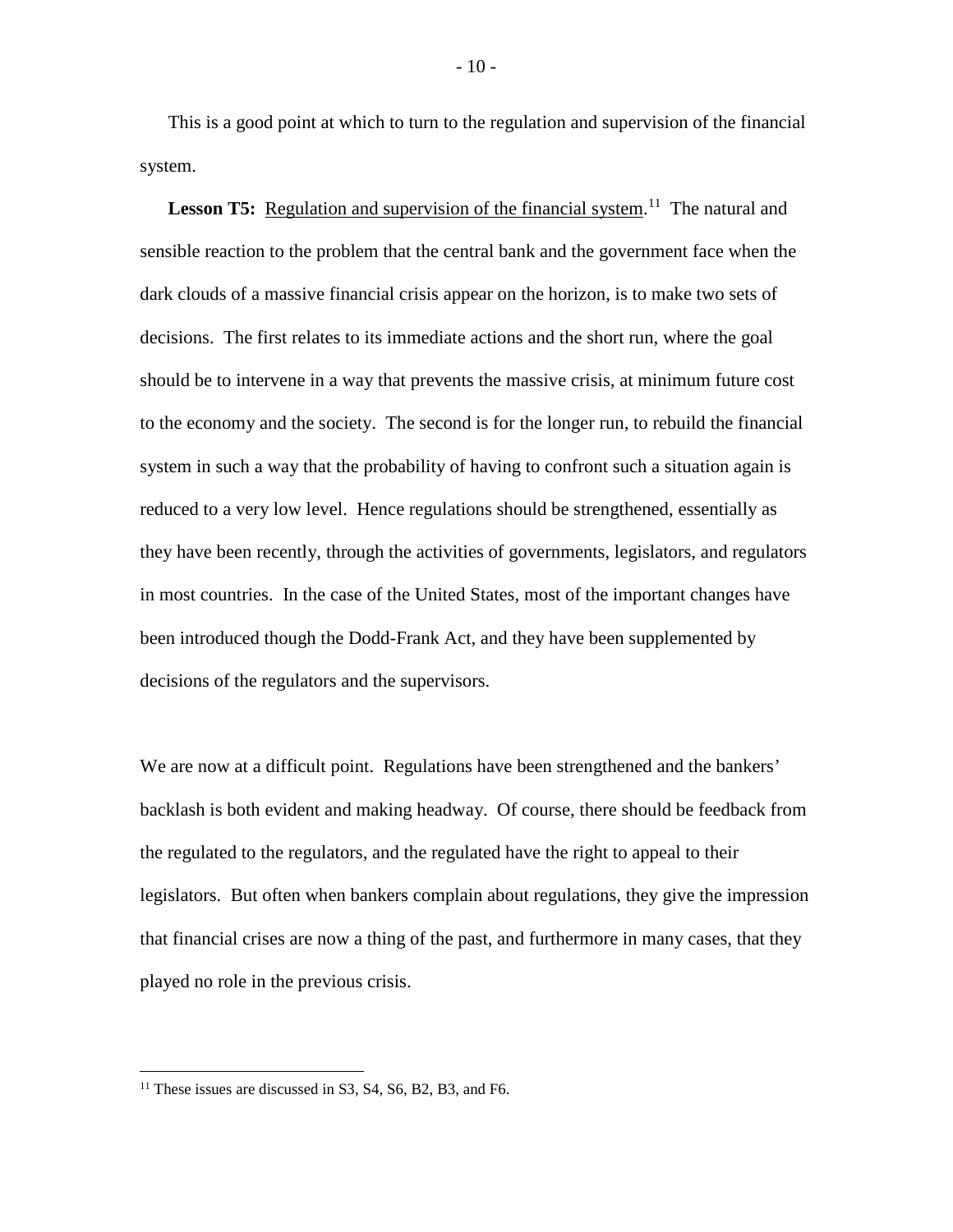We should not make the mistake of believing that we have put an end to financial crises. We can strengthen the financial system, and reduce the frequency and the severity of financial crises. But we lack the capacity of imagining, anticipating and preventing all future financial sector problems and crises. That given, we need to build a financial system that is strong enough to withstand the type of financial crisis we continue to battle. We can take some comfort – but not much – from the fact that this crisis was handled much better than the financial crisis of the Great Depression. But it still imposed massive costs on the people of the United States and those of other countries that were badly hit by the crisis.

No-one should underestimate the costs of the financial crisis to the United States and the world economies. We are in the seventh year of dealing with the consequences of that crisis, and the world economy is still growing very slowly. Confidence in the financial system and the growth of the economy has been profoundly shaken. There is a lively discussion going on at present as to whether we have entered a period of secular stagnation as Larry Summers argues, or whether we are seeing a more frequent phenomenon – that recessions accompanied by financial crises are typically deep and long, as Carmen Reinhart and Ken Rogoff's research implies. Ken Rogoff calls this a "debt supercycle".

It may take many years until we know the answer to the question of whether we are in a situation of secular stagnation or a debt supercycle. Either way, there is now growing evidence that recessions lead not only to a lower level of future output, but also to a persistently lower growth rate. Some argue that it was the growth slowdown that caused

- 11 -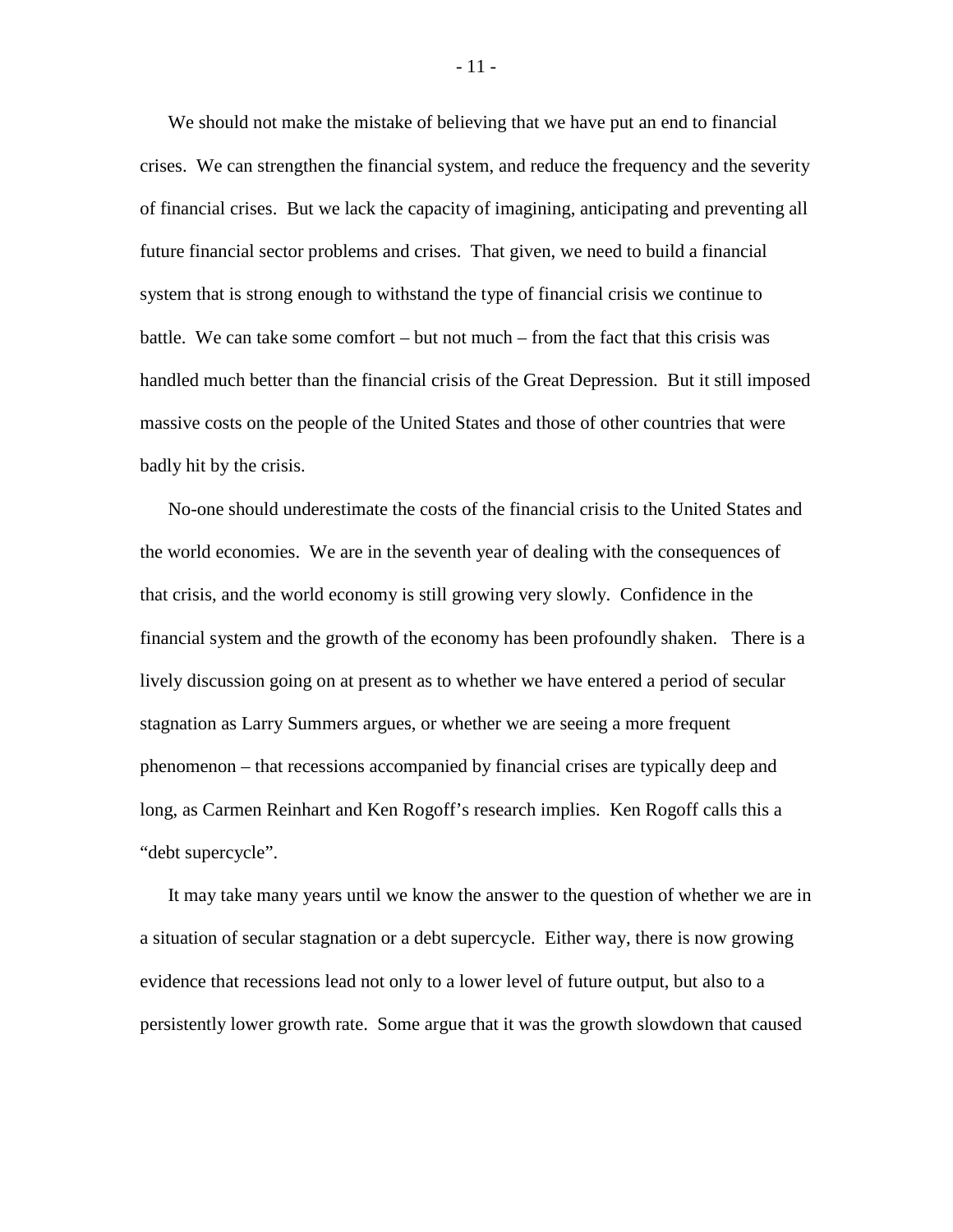the financial crisis. This is a hard position to accept for anyone who has looked closely at the behavior of the financial system in the middle of the last decade.

We need to remind ourselves that the principle underlying Basel II was that the private sector would manage risk efficiently and effectively, since the last thing a bank would want would be to fail. That did not work out as predicted. A possible reason is that incentives are misaligned. One sees massive fines being imposed on banks. One does not see the individuals who were responsible for some of the worst aspects of bank behavior, for example in the Libor and foreign exchange scandals, being punished severely. Individuals should be punished for any misconduct they personally engaged in.

One reason we should worry about future crises is that successful reforms can breed complacency about risks. To the extent that the new regulatory and supervisory framework succeeds in making the financial system more stable, participants in the system will begin to believe that the world is more stable, that we suffered a once in a century crisis, and that the problems that led to it have been solved. And that will cause them to take more risks, to exercise less caution, and eventually, to forget the seriousness of the problems we are confronting today and will confront in the future.

This is a process that will one day lead to an unhappy result. You, the regulated, and we, the regulators, will have to work very hard, for a very long time, and then keep on working hard, to reduce the frequency and magnitude of those future crises.

Thank you.